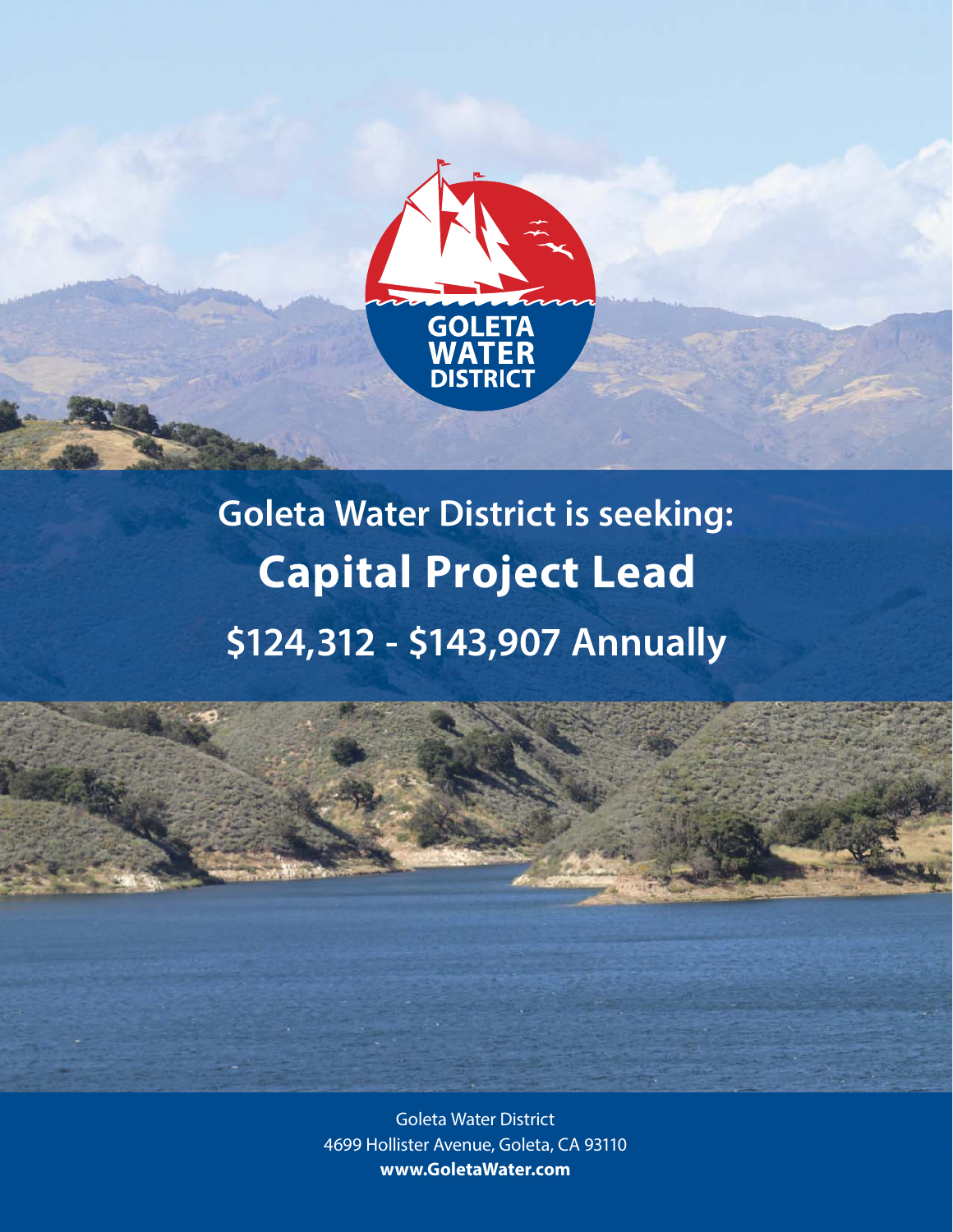# **THE COMMUNITY**

Located on the beautiful Pacific coast, approximately 100 miles northwest of Los Angeles, the Goleta Water District encompasses an area extending along the south coast of Santa Barbara County west from the Santa Barbara city limits to El Capitan. The area is known for its natural beauty, quality of life, and Mediterranean coastal climate.





# **ABOUT THE DISTRICT**

Governed by a five-member elected Board of Directors, the District is an independent special district with an annual operating budget of \$45 million. The District provides water to a diverse population of approximately 87,000 in the Goleta Valley, including agricultural, residential, commercial, industrial, and institutional customers. The District's water supply portfolio includes the Goleta Groundwater Basin, connections with Lake Cachuma and the State Water Project, and a recycled water system. The water system includes the LEED-certified Corona Del Mar Water Treatment Plant, storage reservoirs, pumping facilities, 14 groundwater production and injection wells, over 270 miles of pipelines and thousands of appurtenances.

# **ESSENTIAL DUTIES AND RESPONSIBILITIES**

Under the direction of the Engineering Supervisor, in the Engineering and Infrastructure Department, the Capital Project Lead will work to implement a complex capital program for treatment and distribution systems of potable and recycled water. This position is responsible for leading, overseeing and participating in studies and the design and construction of capital improvement projects for the District. This includes overseeing Engineering staff and consultants, contractors, and vendors.

### **The ideal candidate will:**

- Effectively administer design and construction contracts, including reviewing scopes of work, schedules, and budgets in proposals and managing project delivery and execution.
- Succinctly analyze and develop recommendations for planning actions and policies; prepare and presents reports and supporting data.
- Simplify complex topics for non-technical audiences and prepare quick pointed summaries for executives and stakeholders.
- Think creatively and seek alternative solutions to produce results and add value wherever possible that will benefit the District, while clearly articulating options to management and policy makers.
- Exercise initiative, take personal responsibility, and follow through on assigned work.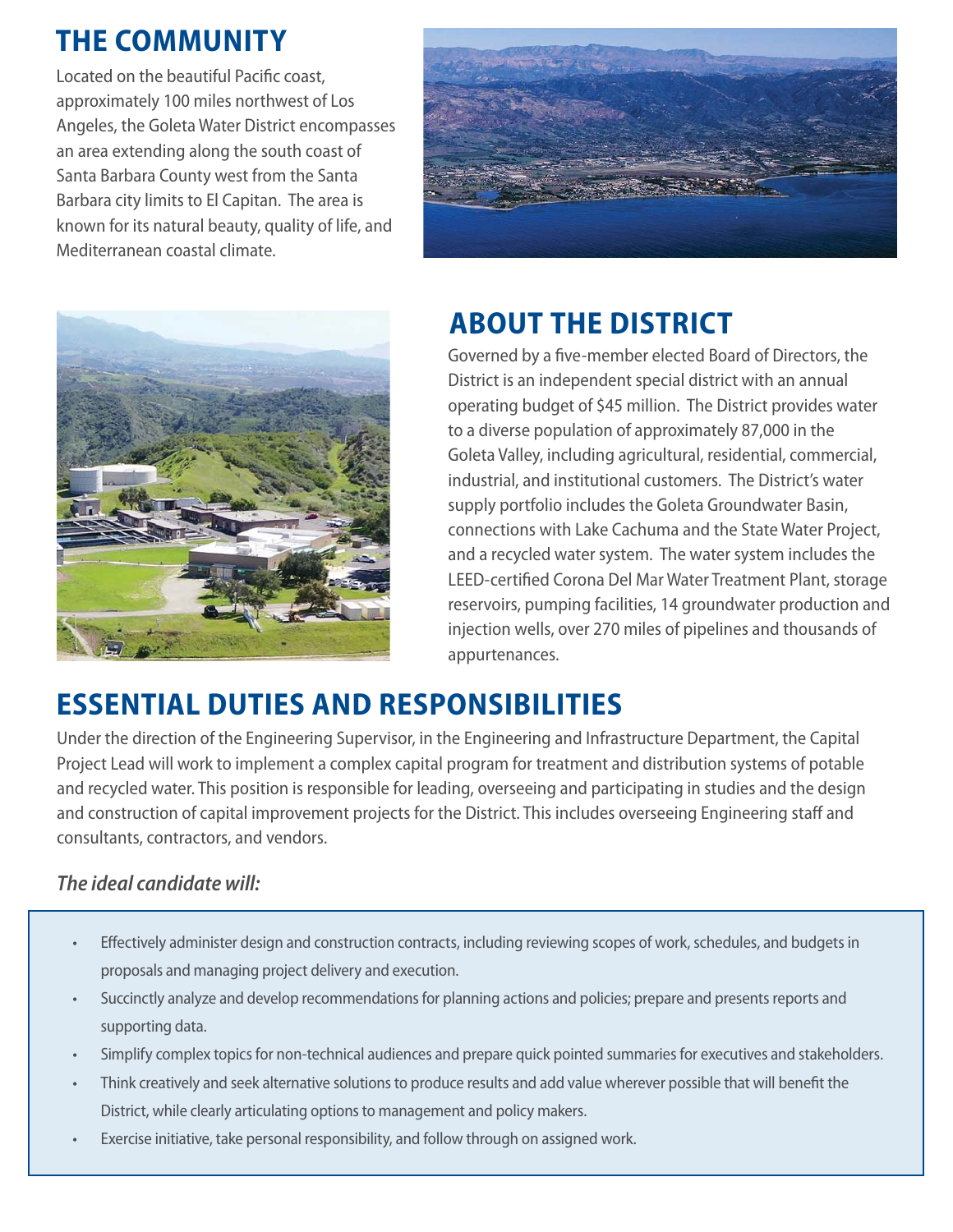### **KEY RESPONSIBILITIES**

- Ensure that projects meet budget, schedule, and quality objectives.
- Perform calculations; participate in and oversee the development of designs, plans, specifications, cost estimates, and correspondence.
- Review complex technical reports, design packages, and other program deliverables.
- Coordinate work with other department and outside agencies.
- Read, interpret, and review maps, designs, specifications, plans, and drawings.
- Provide work direction to professional and technical engineering and clerical staff, consultants, and contractors; review work for completeness and accuracy.
- Respond to requests for information; provide assistance to contractors, outside engineers, and the public.
- Review requests for new and modified water service connections.
- Interpret, explain, and apply policies, procedures, and standards to customers, consultants, and contractors related to planning, designing, and constructing water projects; conduct site visits to verify information.
- Gather and compile a variety of data; compose memoranda; prepare and submit technical documents and reports for internal usage and for use by regulatory agencies.
- Collaborate in both short- and long-range planning related to water quality, drought management, stormwater capture, and recycled water activities.
- Assist in developing and monitoring engineering program and capital infrastructure budgets and planning documents; coordinate and participate in technical programs, activities, and events to meet goals and objectives.

### **QUALIFICATIONS**

Bachelor's degree in engineering, preferably in a civil discipline, or related field.

Five years of capital project management, civil engineering, or construction management experience, preferably related to water works facilities or treatment.

Valid California Driver's License, and possession and proof of a good driving record as evidenced by freedom from multiple or serious traffic violations for at least two (2) years' duration.

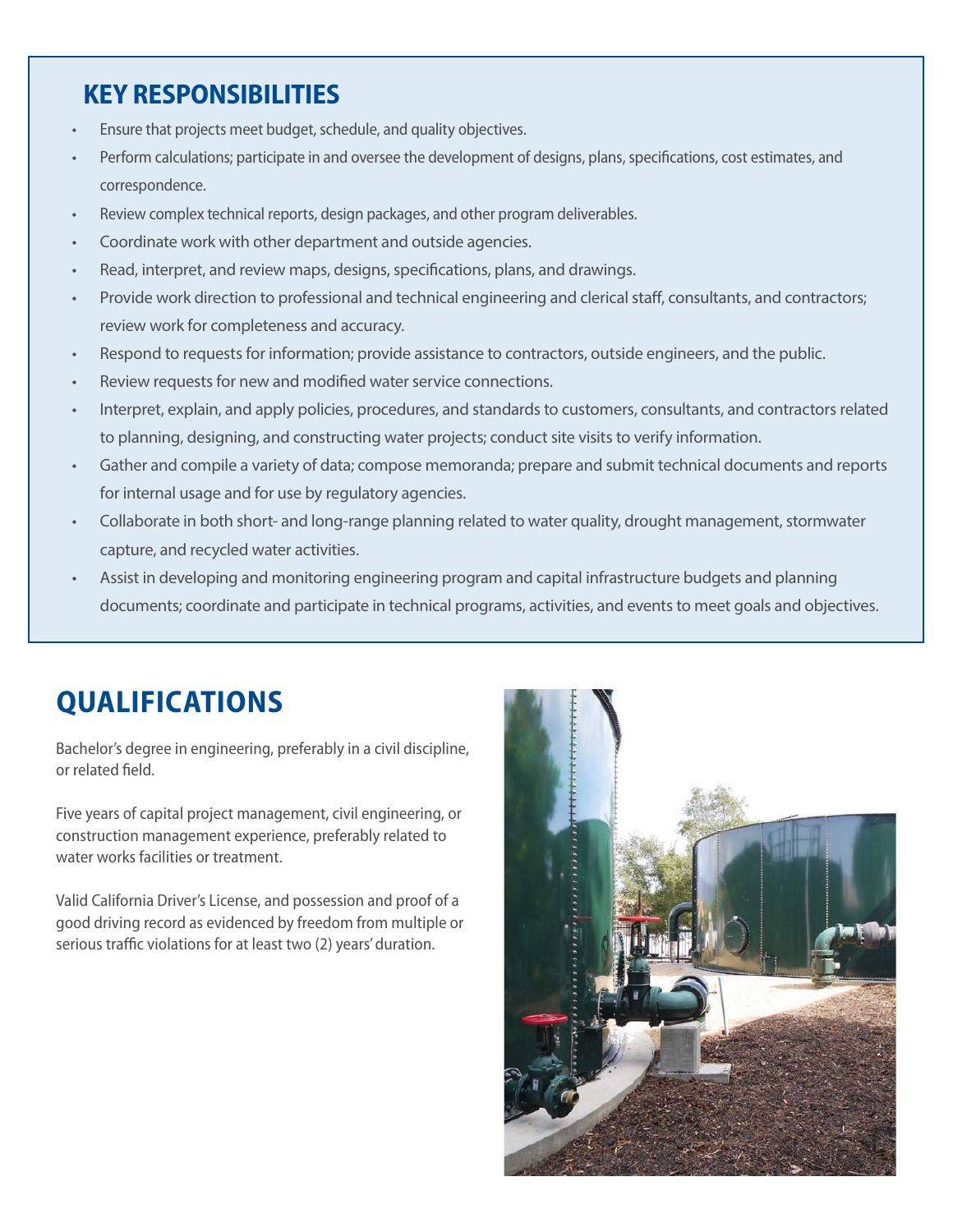## **COMPENSATION AND BENEFITS**

**The starting salary range for this position is \$124,312 - \$143,907 annually**

#### **Goleta Water District offers a competitive benefits package that includes, but is not limited to:**

- **Retirement:** The District participates in CalPERS (California Public Employees Retirement System). Employees new to CalPERS or with a break in CalPERS employment (or employment covered by a retirement system with CalPERS reciprocity) of more than six months are eligible for the 2% @62 benefit program and contribute 6.75% of their covered salary. "Classic" CalPERS members are eligible for the 2.0% @55 benefit program and contribute 7% of their covered salary.
- **Health Insurance:** The District provides group insurance benefits for medical, dental, and vision. The 2021 Bi-Weekly employee share of the HMO/PPO premiums is listed below.
	- Employee only \$52.56/no cost
	- Employee +1 \$382.91/\$361.41
	- Employee +2 or more \$503.84/\$484.01
	- The amounts are adjusted annually
- **Dental Insurance:** The District contributes 100% of employee and a portion of dependent premiums.
- **Vision Insurance:** The District contributes 100% of employee and dependents.
- **• Life Insurance:** The District provides life insurance and accidental death and dismemberment coverage. The benefit is 1 ½ times annual base salary.
- **Vacation Leave:** Employees classified as FLSA Non-Exempt are entitled to accrue 112 hours (14 8 hours days) of paid vacation annually during the first year of service, with increases at 3, 5, and 10 years of service.
- **Annual Personal Development Allowance:** The District will pay for required courses (up to \$1,000 per fiscal year) as well as approved job-related courses.
- **Annual Cost of Living Adjustment:** Current employees receive an annual cost of living adjustment (COLA).
- **Other Leave:** 96 hours of sick leave accrued per year. Plus 10 paid holidays, two of which are floating.

### **HOW TO APPLY**

Please submit current resume, employment application and supplemental questions to: hr@goletawater.com. It is important that your application reflect all relevant education and experience.  **This position is open until filled.**

An application package is available at **https://www.goletawater.com/about-the-district/employment**

**Goleta Water District Goleta Water District** 4699 Hollister Avenue, Goleta, CA 93110 **www.GoletaWater.com**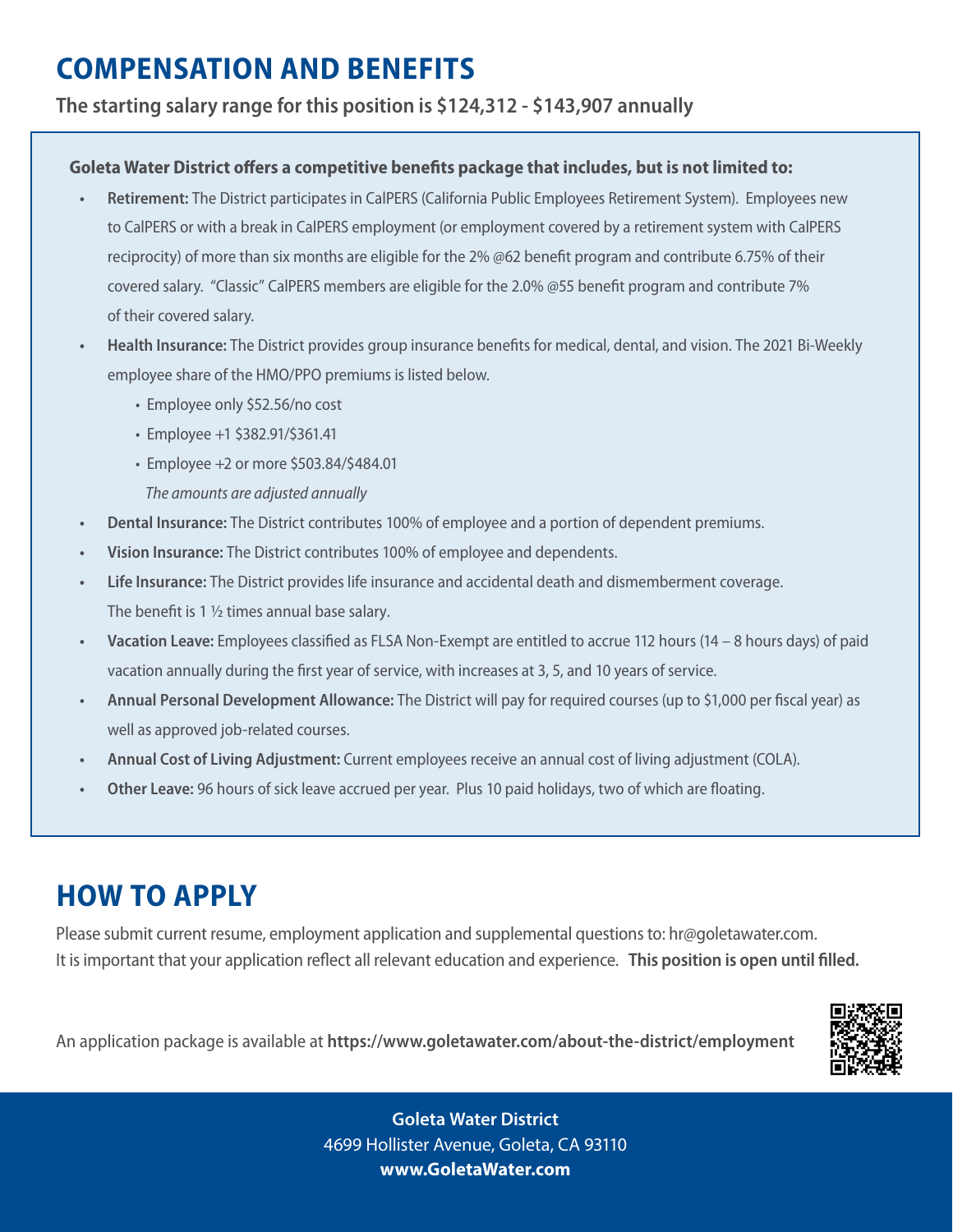

28. **4699 HOLLISTER AVENUE**

**GOLETA, CALIFORNIA 93110-1999**

**PHONE 805-964-6761**

April 2022

RE: Capital Project Lead Recruitment **(Salary Range \$124,312 - \$143,907/annually, plus benefits)** 

#### Dear Applicant:

Thank you for your interest in employment at the Goleta Water District, an equal opportunity employer. We currently has a need for a full time Capital Project Lead. Under the direction of the Engineering Supervisor, in the Engineering and Infrastructure Department, the Capital Project Lead will work to implement a complex capital program for treatment and distribution systems of potable and recycled water. This position is responsible for leading, overseeing and participating in studies and the design and construction of capital improvement projects for the District. This includes overseeing Engineering staff and consultants, contractors, and vendors.

- Effectively administer design and construction contracts, including reviewing scopes of work, schedules, and budgets in proposals and managing project delivery and execution.
- Succinctly analyze and develop recommendations for planning actions and policies; prepare and presents reports and supporting data.
- Simplify complex topics for non-technical audiences and prepare quick pointed summaries for executives and stakeholders.
- Think creatively and seek alternative solutions to produce results and add value wherever possible that will benefit the District, while clearly articulating options to management and policy makers.
- Exercise initiative, take personal responsibility, and follow through on assigned work.

#### **KEY RESPONSIBILITIES**

- Ensure that projects meet budget, schedule, and quality objectives.
- Perform calculations; participate in and oversee the development of designs, plans, specifications, cost estimates, and correspondence.
- Review complex technical reports, design packages, and other program deliverables.
- Coordinate work with other department and outside agencies.
- Read, interpret, and review maps, designs, specifications, plans, and drawings.
- Provide work direction to professional and technical engineering and clerical staff, consultants, and contractors; review work for completeness and accuracy.
- Respond to requests for information; provide assistance to contractors, outside engineers, and the public.
- Review requests for new and modified water service connections.
- Interpret, explain, and apply policies, procedures, and standards to customers, consultants, and contractors related to planning, designing, and constructing water projects; conduct site visits to verify information.
- Gather and compile a variety of data; compose memoranda; prepare and submit technical documents and reports for internal usage and for use by regulatory agencies.
- Collaborate in both short- and long-range planning related to water quality, drought management, stormwater capture, and recycled water activities.
- Assist in developing and monitoring engineering program and capital infrastructure budgets and planning documents; coordinate and participate in technical programs, activities, and events to meet goals and objectives.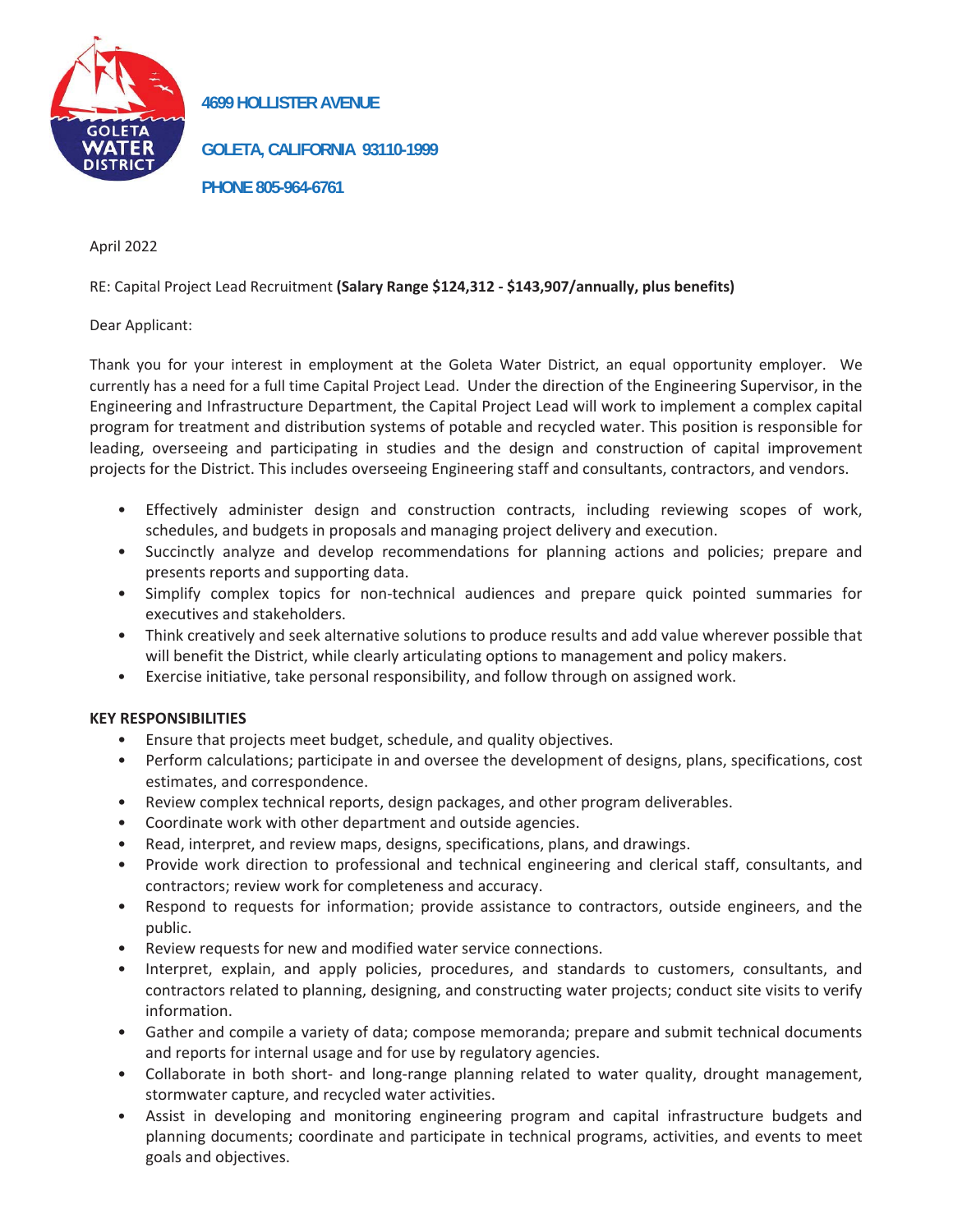#### **QUALIFICATIONS**

- Bachelor's degree in engineering, preferably in a civil discipline, or related field.
- Five years of capital project management, civil engineering, or construction management experience, preferably related to water works facilities or treatment.
- Valid California Driver's License, and possession and proof of a good driving record as evidenced by freedom from multiple or serious traffic violations for at least two (2) years' duration

#### *The District has a COVID-19 vaccine policy that applicants must adhere to.*

To apply for the Capital Project Lead, please submit current resume, employment application and supplemental questions to: hr@goletawater.com. It is important that your application reflect all relevant education and experience. **This position is open until filled.**

Sincerely,

Human Resources

Enclosures: Job Description & Application for Employment and Supplemental Questions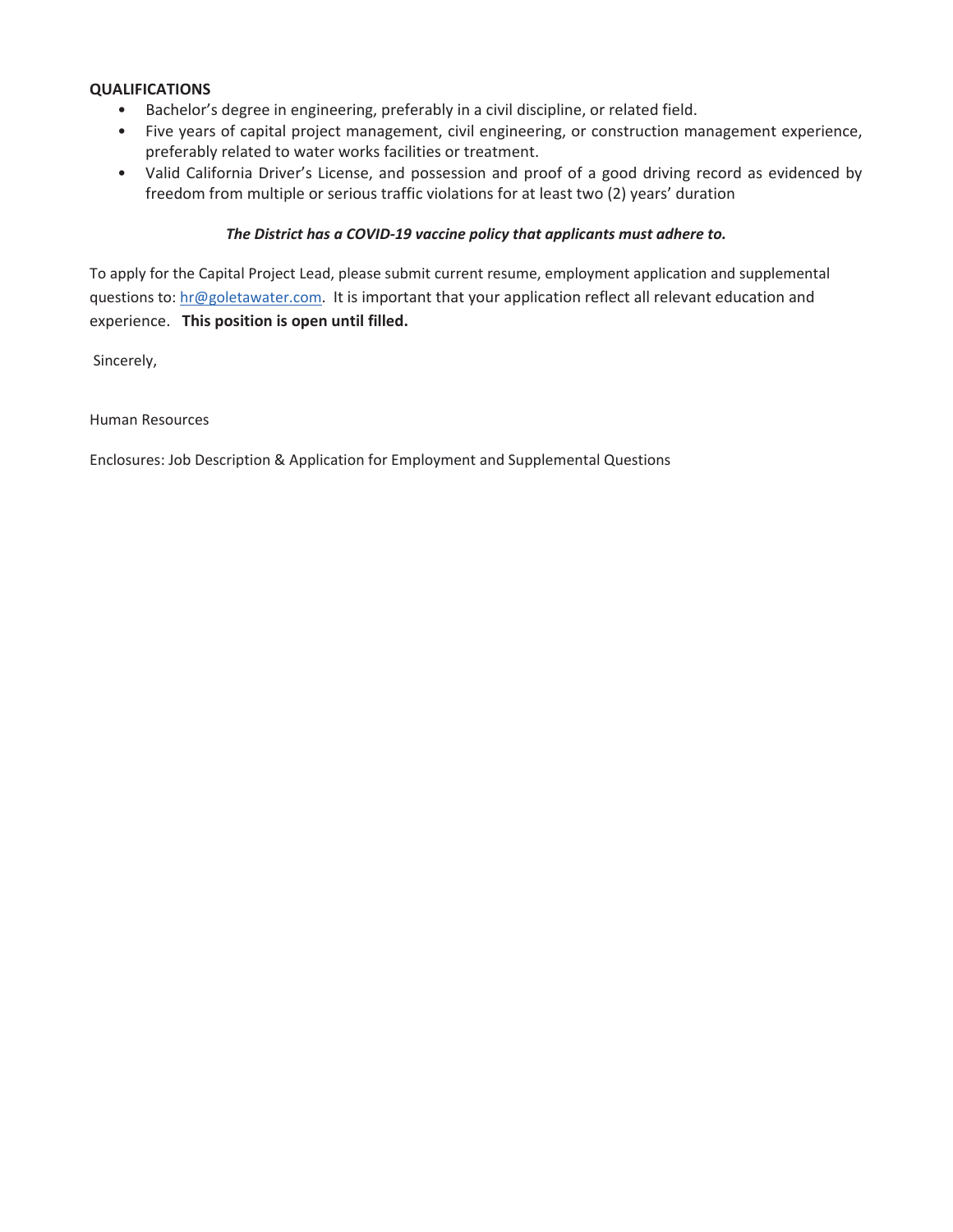Please return to: Physical Applied For: Position Applied For: Position Applied For: Human Resource Office 4699 Hollister Avenue Goleta, CA 93110-1999 (805) 964-6761



#### **APPLICATION FOR EMPLOYMENT**

An Equal Opportunity Employer

#### **INSTRUCTIONS**

Please read the job bulletin to determine if you meet the requirements for the position you applied for. Type or print ink. Answer all questions completely and accurately. Include any additional information pertaining to your qualifications for the position. False statements are cause for rejection of the application, removal of name from eligibility list or dismissal from position. All information is subject to verification, including conviction records and former employers.

|                                                                                                                                                                                               | <b>CONDITIONS OF EMPLOYMENT</b>                                                                                                                                                                                         |                    |                                                        |                |                                           |                         |                   |  |
|-----------------------------------------------------------------------------------------------------------------------------------------------------------------------------------------------|-------------------------------------------------------------------------------------------------------------------------------------------------------------------------------------------------------------------------|--------------------|--------------------------------------------------------|----------------|-------------------------------------------|-------------------------|-------------------|--|
| If hired, applicant:                                                                                                                                                                          | must submit proof of U.S. Citizenship or legal right to remain and work in U.S.<br>must submit proof of age<br>must pass a physical examination which includes drug/alcohol testing<br>is subject to a background check |                    |                                                        |                |                                           |                         |                   |  |
| NAME:                                                                                                                                                                                         |                                                                                                                                                                                                                         |                    |                                                        |                |                                           |                         |                   |  |
|                                                                                                                                                                                               | Last                                                                                                                                                                                                                    |                    | First                                                  |                |                                           | Middle Initial          |                   |  |
| ADDRESS:                                                                                                                                                                                      |                                                                                                                                                                                                                         |                    |                                                        |                |                                           |                         |                   |  |
|                                                                                                                                                                                               | Number                                                                                                                                                                                                                  |                    | Street                                                 |                |                                           |                         |                   |  |
|                                                                                                                                                                                               | City                                                                                                                                                                                                                    |                    | State                                                  |                | Zip Code                                  | <b>Email Address</b>    |                   |  |
| PHONE:                                                                                                                                                                                        |                                                                                                                                                                                                                         |                    |                                                        |                |                                           |                         |                   |  |
|                                                                                                                                                                                               | Daytime                                                                                                                                                                                                                 |                    | Evening                                                |                |                                           |                         |                   |  |
| Are you willing to work:<br>Part-time<br>Nights                                                                                                                                               | Yes I<br>Yes                                                                                                                                                                                                            | TNol<br>l Nol      |                                                        |                | Temporary (hourly)<br>Weekends & holidays | No<br>Yesl<br>No<br>Yes |                   |  |
|                                                                                                                                                                                               | <b>EDUCATION AND TRAINING (Add additional sheets as necessary)</b>                                                                                                                                                      |                    |                                                        |                |                                           |                         |                   |  |
| Circle highest grade completed:                                                                                                                                                               |                                                                                                                                                                                                                         |                    | Name & location of last grade or high school attended: |                |                                           |                         | Did you graduate? |  |
| 6 7 8 9 10 11 12 13 14 15 16 MA Ph.D.<br>Name & location of Trade or Vocational<br>Number of Units<br>Schools/Colleges/Universities/Apprentice<br>Completed<br>or Training Programs attended: |                                                                                                                                                                                                                         | Qtr.<br>$\sqrt{ }$ | Sem.<br>$\sqrt{}$                                      | Major/Subjects |                                           | Degrees/Certificates    |                   |  |
|                                                                                                                                                                                               |                                                                                                                                                                                                                         |                    |                                                        |                |                                           |                         |                   |  |
|                                                                                                                                                                                               |                                                                                                                                                                                                                         |                    |                                                        |                |                                           |                         |                   |  |
|                                                                                                                                                                                               |                                                                                                                                                                                                                         |                    |                                                        |                |                                           |                         |                   |  |
| <b>SPECIAL SKILLS</b>                                                                                                                                                                         |                                                                                                                                                                                                                         |                    |                                                        |                |                                           |                         |                   |  |
|                                                                                                                                                                                               | List other formal training programs, which may be related to the type of employment you are seeking:                                                                                                                    |                    |                                                        |                |                                           |                         |                   |  |

Licenses and Certificates (State, Professional, Trade, etc.)

**CERTIFICATE OF APPLICANT: I certify that all statements made in this application and attachments are true and complete to the best of my knowledge. I understand that any false statements or omissions of material facts will subject me to disqualification or dismissal.**

 $\overline{a}$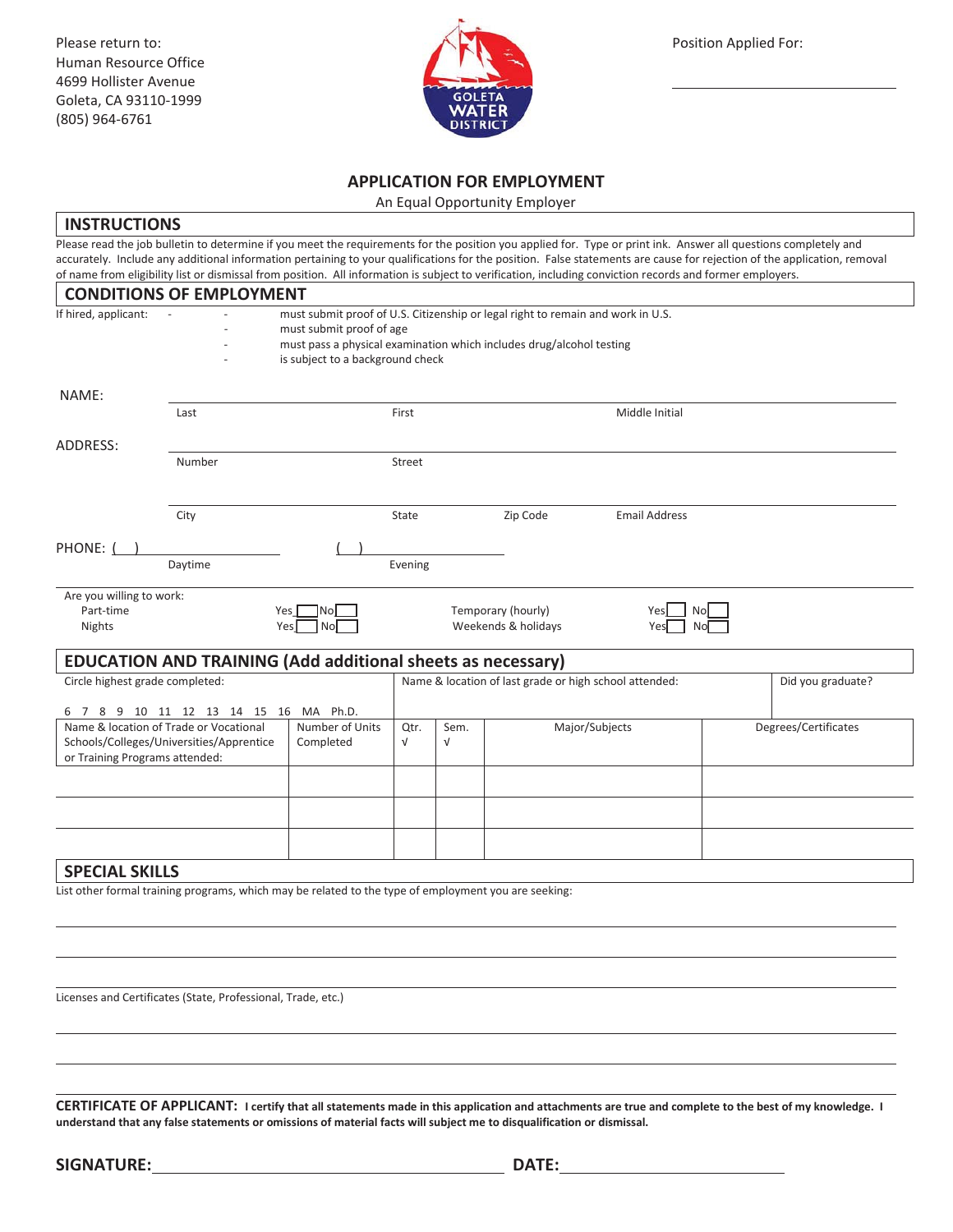| <b>EXPERIENCE</b>                                                                       |                                                                                                                                                                                                                                    |
|-----------------------------------------------------------------------------------------|------------------------------------------------------------------------------------------------------------------------------------------------------------------------------------------------------------------------------------|
|                                                                                         | List all periods of employment and unemployment for the last 10 years, starting with the most recent and working back. Start with present employment, including                                                                    |
|                                                                                         | employment with the District. Indicate any discharge or forced resignation. Please include volunteer, military or other special experience, which applies to the                                                                   |
| position you are seeking. (Add additional sheets as necessary.)<br>Dates of Employment: |                                                                                                                                                                                                                                    |
|                                                                                         |                                                                                                                                                                                                                                    |
|                                                                                         |                                                                                                                                                                                                                                    |
| MO/DAY/YR                                                                               |                                                                                                                                                                                                                                    |
|                                                                                         |                                                                                                                                                                                                                                    |
|                                                                                         |                                                                                                                                                                                                                                    |
| MO/DAY/YR                                                                               |                                                                                                                                                                                                                                    |
| Hours Per Week: _____________                                                           |                                                                                                                                                                                                                                    |
|                                                                                         |                                                                                                                                                                                                                                    |
| Supervisor Name & Title:                                                                |                                                                                                                                                                                                                                    |
|                                                                                         |                                                                                                                                                                                                                                    |
|                                                                                         |                                                                                                                                                                                                                                    |
|                                                                                         |                                                                                                                                                                                                                                    |
|                                                                                         |                                                                                                                                                                                                                                    |
| May we contact this employer?                                                           |                                                                                                                                                                                                                                    |
|                                                                                         |                                                                                                                                                                                                                                    |
| $\vert$ No $\vert$<br>Yes                                                               |                                                                                                                                                                                                                                    |
|                                                                                         |                                                                                                                                                                                                                                    |
| Dates of Employment:                                                                    |                                                                                                                                                                                                                                    |
|                                                                                         |                                                                                                                                                                                                                                    |
|                                                                                         |                                                                                                                                                                                                                                    |
| MO/DAY/YR                                                                               |                                                                                                                                                                                                                                    |
|                                                                                         |                                                                                                                                                                                                                                    |
|                                                                                         |                                                                                                                                                                                                                                    |
| MO/DAY/YR                                                                               |                                                                                                                                                                                                                                    |
| Hours Per Week:                                                                         |                                                                                                                                                                                                                                    |
|                                                                                         |                                                                                                                                                                                                                                    |
| Supervisor Name & Title:                                                                |                                                                                                                                                                                                                                    |
|                                                                                         |                                                                                                                                                                                                                                    |
|                                                                                         |                                                                                                                                                                                                                                    |
|                                                                                         |                                                                                                                                                                                                                                    |
|                                                                                         |                                                                                                                                                                                                                                    |
| May we contact this employer?                                                           |                                                                                                                                                                                                                                    |
|                                                                                         |                                                                                                                                                                                                                                    |
| Inol<br>Yes I                                                                           |                                                                                                                                                                                                                                    |
|                                                                                         |                                                                                                                                                                                                                                    |
| Dates of Employment:                                                                    |                                                                                                                                                                                                                                    |
|                                                                                         |                                                                                                                                                                                                                                    |
| From: $\frac{\gamma}{\gamma}$                                                           |                                                                                                                                                                                                                                    |
| MO/DAY/YR                                                                               | <b>Your Duties: Contract Contract Contract Contract Contract Contract Contract Contract Contract Contract Contract Contract Contract Contract Contract Contract Contract Contract Contract Contract Contract Contract Contract</b> |
|                                                                                         |                                                                                                                                                                                                                                    |
| To:                                                                                     |                                                                                                                                                                                                                                    |
| MO/DAY/YR                                                                               |                                                                                                                                                                                                                                    |
| Hours Per Week: <b>Marken</b>                                                           |                                                                                                                                                                                                                                    |
|                                                                                         |                                                                                                                                                                                                                                    |
| Supervisor Name & Title:                                                                |                                                                                                                                                                                                                                    |
|                                                                                         |                                                                                                                                                                                                                                    |

Phone:

May we contact this employer?

Reason for Leaving:

Yes No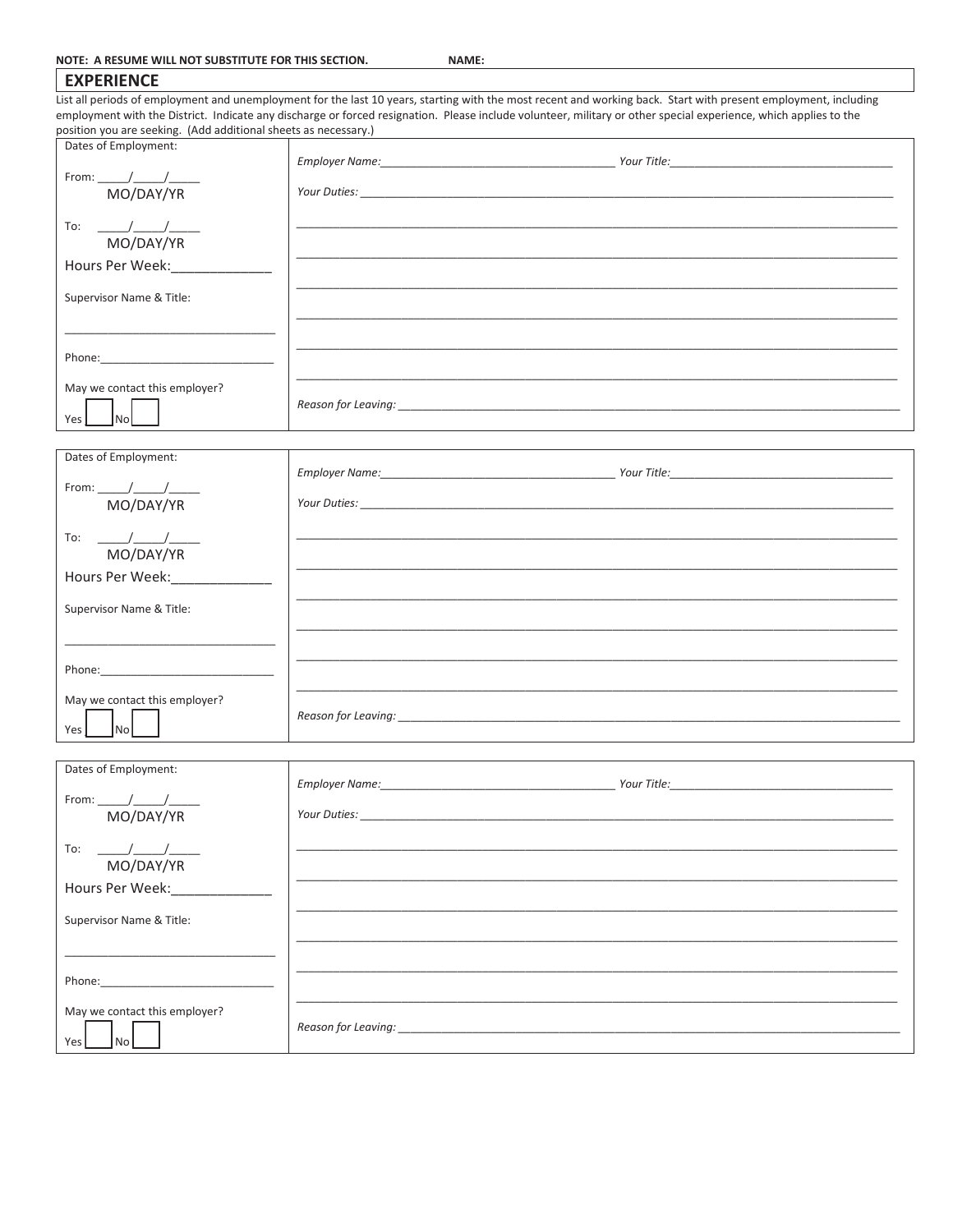#### **EXPERIENCE**

List all periods of employment and unemployment for the last 10 years, starting with the most recent and working back. Start with present employment, including employment with the District. Indicate any discharge or forced resignation. Please include volunteer, military or other special experience, which applies to the position you are seeking. (Add additional sheets as necessary.)

| Dates of Employment:                                                    |                                                                                                                                                                                                                                |                                                                                                 |  |
|-------------------------------------------------------------------------|--------------------------------------------------------------------------------------------------------------------------------------------------------------------------------------------------------------------------------|-------------------------------------------------------------------------------------------------|--|
| From: $\frac{1}{\sqrt{1-\frac{1}{2}}}$<br>MO/DAY/YR                     |                                                                                                                                                                                                                                |                                                                                                 |  |
|                                                                         |                                                                                                                                                                                                                                |                                                                                                 |  |
| $\begin{array}{c c} \hline \end{array}$<br>To:<br>MO/DAY/YR             |                                                                                                                                                                                                                                |                                                                                                 |  |
| Hours Per Week: New York                                                |                                                                                                                                                                                                                                |                                                                                                 |  |
| Supervisor Name & Title:                                                |                                                                                                                                                                                                                                |                                                                                                 |  |
|                                                                         |                                                                                                                                                                                                                                |                                                                                                 |  |
|                                                                         |                                                                                                                                                                                                                                |                                                                                                 |  |
| May we contact this employer?                                           |                                                                                                                                                                                                                                |                                                                                                 |  |
| $\mathsf{no}\,\mathsf{l}$<br>Yes                                        |                                                                                                                                                                                                                                |                                                                                                 |  |
| Do you need special accommodations in the selection process?            | No<br>Yes                                                                                                                                                                                                                      |                                                                                                 |  |
|                                                                         | If yes, please describe: Letters and the state of the state of the state of the state of the state of the state of the state of the state of the state of the state of the state of the state of the state of the state of the |                                                                                                 |  |
|                                                                         |                                                                                                                                                                                                                                |                                                                                                 |  |
| Are you related by blood or marriage to any current district employees? |                                                                                                                                                                                                                                | N <sub>o</sub><br>Yes                                                                           |  |
|                                                                         |                                                                                                                                                                                                                                |                                                                                                 |  |
|                                                                         | Name                                                                                                                                                                                                                           | Relationship                                                                                    |  |
| Have you ever been employed by the District?                            | Yes<br>No                                                                                                                                                                                                                      |                                                                                                 |  |
|                                                                         | If yes, give dates and positions held:                                                                                                                                                                                         |                                                                                                 |  |
|                                                                         |                                                                                                                                                                                                                                |                                                                                                 |  |
|                                                                         |                                                                                                                                                                                                                                |                                                                                                 |  |
| Where did you learn of this opening?                                    |                                                                                                                                                                                                                                |                                                                                                 |  |
| District Recruitment Brochure<br>Friends                                | Advertisement (which publication)                                                                                                                                                                                              |                                                                                                 |  |
|                                                                         |                                                                                                                                                                                                                                | NOTICE TO APPLICANTS: All appointments shall be subject to a minimum 12-month probationary      |  |
|                                                                         |                                                                                                                                                                                                                                | period. The probationer may be released at any time during this period without cause or appeal. |  |